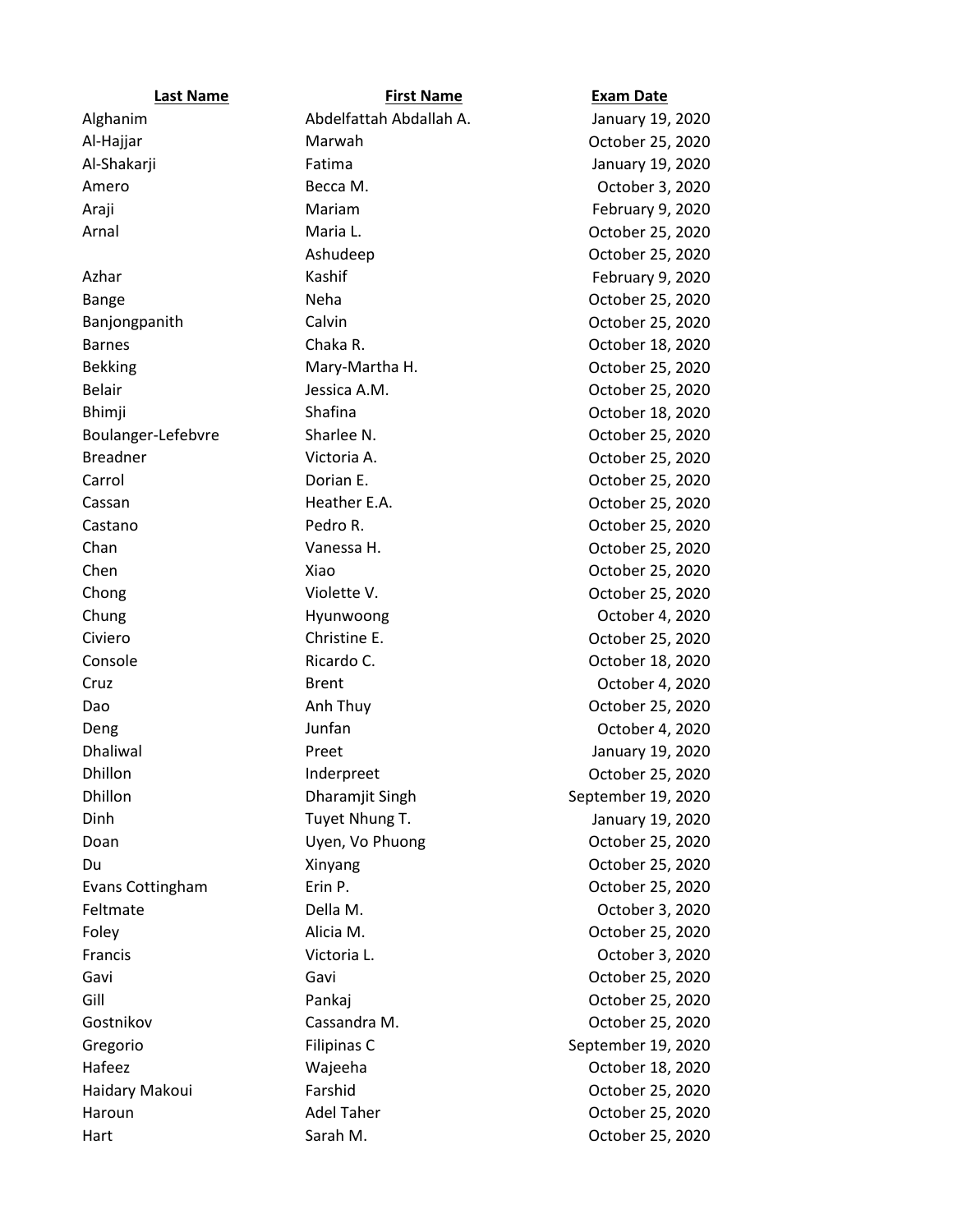Heikoop Daniel A. October 18, 2020 Henry Zachary A. October 25, 2020 Hinz Joelle R. September 20, 2020 Hodzic **Selma** Selma **Contract Contract Contract Contract Contract Contract Contract Contract Contract Contract Contract Contract Contract Contract Contract Contract Contract Contract Contract Contract Contract Contract Co** Hong Sujin Sujin Sujin February 9, 2020 Hong **Imsoon** Imsoon **Imsoon** Cocober 25, 2020 Hutson Sarah A. October 25, 2020 Hutt Alyson S. October 3, 2020 Huynh Thanh Ha October 25, 2020 Ivey Erin October 3, 2020 James Kaitlyn L. October 25, 2020 Jang **Hyojoo** Hyojoo October 25, 2020 Joy Rosmi October 25, 2020 Karia Nikkil January 19, 2020 Karimi Gelareh October 25, 2020 Kaur Simranjeet Simmangeet February 9, 2020 Kaur Gurleen October 25, 2020 Kaur Savreet Communications of the Savreet Communications of the Savret Communications of the Savret Communications of the Savret Communications of the Savret Communications of the Savret Communications of the Savret Commu Kenawy **Samar A.M.** Samar A.M. Colober 25, 2020 Khatami Leila October 25, 2020 Khroud **Amninder S.** Amninder S. Communication American Corresponding to the Music Section American American American American American American American American American American American American American American Ameri Kim Min Ah October 25, 2020 King Sarah Sarah Coctober 25, 2020 Korneev Michal October 25, 2020 Kuczak **Ayla R.** Ayla R. October 25, 2020 Lambey Swati October 25, 2020 LeBlanc Contract Sara E. Contract Sara E. Contract Section Apple Section Apple Section Apple Section Apple Section Apple Section Apple Section Apple Section Apple Section Apple Section Apple Section Apple Section Apple Sec Lee Jin hoon Jin hoon Cotober 25, 2020 Lee Seohyun Seohyun Coctober 25, 2020 Lee Jungmin Jungmin Corober 25, 2020 Li Michael Mun Wui January 19, 2020 Li Ke October 4, 2020 Lima Quine E. September 20, 2020 Llagas James Gabriel C. January 19, 2020 Loiselle Danika M. October 25, 2020 Lorito Bethanney J. October 25, 2020 Lucas Jessica A.L. October 25, 2020 Ly Ha T.T. October 25, 2020 Madadi Sara October 25, 2020 Maguire Christopher S. Christopher S. Corober 25, 2020 Mai Lijun October 4, 2020 Mathew Anjali October 25, 2020 McQueen Amy M. October 25, 2020 Mohammad Vali Samani Mona October 25, 2020

Haydarimakouei Khashayar October 25, 2020 Kavita October 25, 2020 Motamedi Kochaksarai Majid October 4, 2020